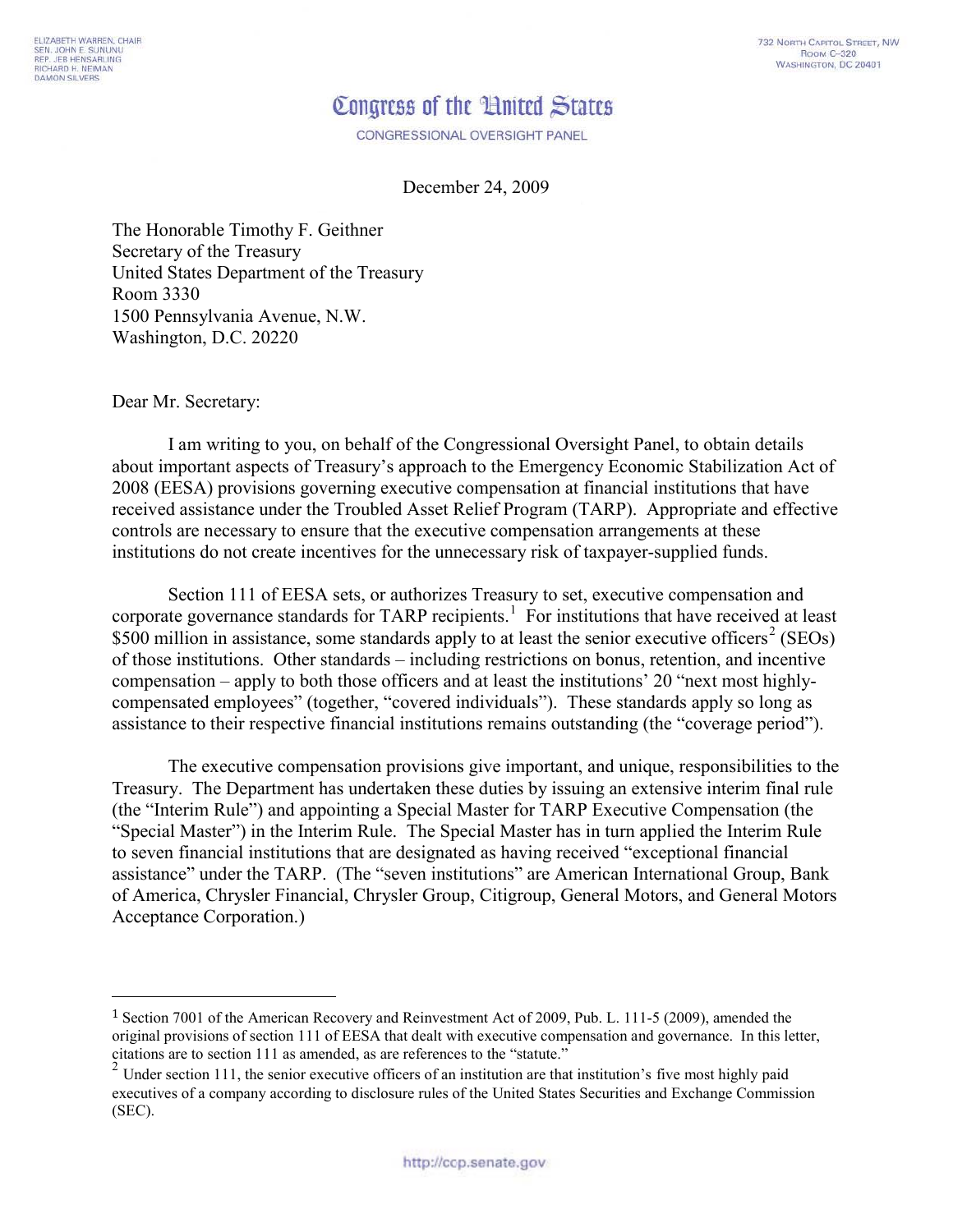Staff of the Congressional Oversight Panel met with Treasury staff on November 10, 2009, to discuss the work of the Special Master as well as aspects of the Interim Rule generally. The meeting was informative and helpful, but a number of questions remain:

1. The compensation rules bar payment of any bonus, retention award, or incentive compensation other than through long-term restricted stock that cannot constitute more than one-third of the employee's total compensation and whose full vesting cannot occur while TARP assistance is outstanding (the "bonus restrictions").

a. Some commentators have expressed concern that a substantial portion of the increase in value of the restricted stock issued under the bonus restrictions could result in a windfall to covered individuals, because the stock has been granted at historic lows in each institution's stock price and any rise in that price will derive in part from public investment and the implicit cushion created by a perceived "too-big-to-fail" guarantee by federal authorities.

For example, the closing price of a share of common stock of Bank of America on February 12, 2009, when the Interim Rule went into effect, was \$5.84, and the price on December 1, 2009, was \$15.89, an increase of 172 percent; for Wells Fargo the respective numbers are \$16.70 on February 12, 2009, and \$27.99 on December 1, 2009, an increase of 67.6 percent.

Please explain the extent to which Treasury considered this issue in drafting the Interim Rule. If this issue was considered, please explain why Treasury rejected the imposition of some cap on the gain covered individuals could receive from their restricted stock.

b. Please explain the protections the Interim Rule provides against employment contract "make-up" provisions designed to avoid the effect of the bonus restrictions. During the November 10 meeting, Treasury staff explained that the Interim Rule effectively prohibits such provisions by preventing accrual of benefits to be paid after a TARP recipient exits the TARP. However, under the Financial Accounting Standards Board No. 5 (FASB 5), *Accounting for Contingencies*, in order for a liability to be accrued the amount must be both probable and estimable. Please explain how the provisions of the Interim Rule would apply under FASB 5.

c. Please explain why an economic payment equivalent to that foregone by the bonus restrictions cannot be built into a "golden parachute" payment, by formula or amount, for the period for which the bonus restrictions operate, even if the parachute payments may not be made until the end of the coverage period (or, in the case of any employee other than an SEO and the next five most highlycompensated employees, during the coverage period).

d. For financial institutions that have received at least \$25 million in TARP assistance, the number of employees subject to the bonus restrictions is set in the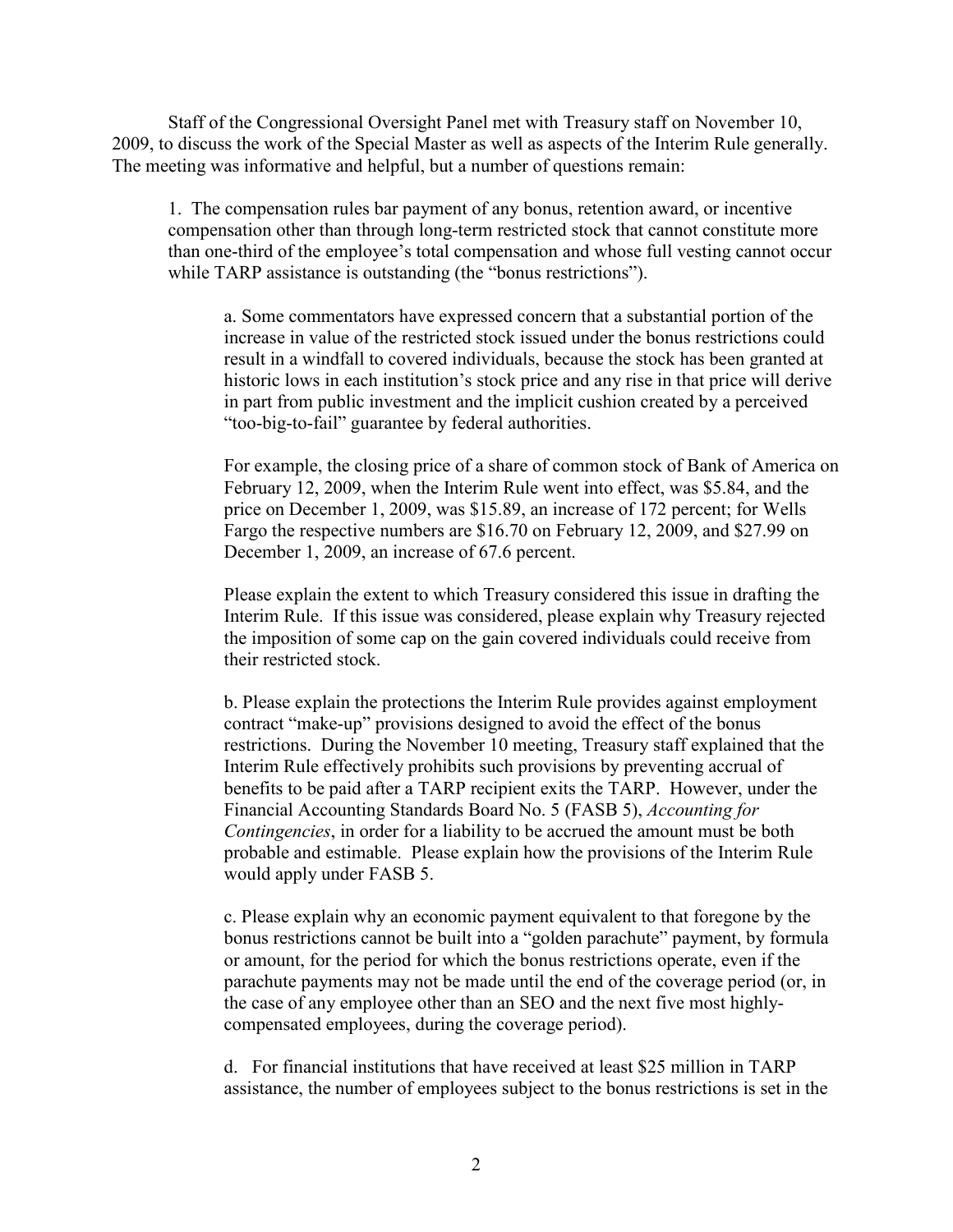statute, but the statute gives Treasury the general discretion to expand that number in the public interest.

Please explain why Treasury has not made use of that authority (other than to authorize review of the "structure of the compensation" of the next 75 most highly-compensated of the seven institutions), and the standards it has employed in deciding not to do so, in light of the fact that the Interim Rule's definition of "highly-compensated employee" includes individuals, such as traders, who are not executive officers. Has Treasury considered extending compensation restrictions to these very senior executives, notwithstanding the fact that they are not among the very most highly compensated employees in their institutions?

e. Treasury officials explained during the November 10 meeting that the bonus restrictions are not applied to executives hired in 2009 to direct the recovery of the relevant institutions. Please explain the standards Treasury has used in applying this exception, as well as the levels of compensation that executives covered by the exception are allowed to receive. Please include in that explanation details reflecting actual compensation paid to a selected group of such employees who have become one of the five SEOs of an institution to which this exception has been applied.

f. Under the statute, restricted stock, granted under the bonus restrictions, may not fully vest during the coverage period. The Interim Rule interprets this language to permit partial vesting as TARP assistance is repaid and final vesting when TARP assistance is fully repaid. Why was repayment of TARP assistance the only relevant standard used in the Interim Rule, in light of the number of key statutory purposes – for example, increasing lending levels and strengthening banks' capital position – for the TARP?

g. The nation's largest financial institutions have received hundreds of billions of dollars in taxpayer assistance. The statute requires Treasury to review "bonuses, retention, awards, and other compensation" paid on or before February 11, 2009 (the date of the statute's enactment) by any institution that has received TARP assistance to determine "whether any such payments *were inconsistent with the purposes of the statute or the TARP or were otherwise inconsistent with the public interest*." (Emphasis supplied.)

i. Has Treasury conducted such a "look-back" review? Has it conducted such a review for any institution other than one of the seven institutions? In either case, what standards has it used, or will it use, in such a review, that are more specific than the general discretionary standards outlined in the Interim Rule?

ii. The possibility of compensation restrictions was apparent, based on the original language of section 111 of EESA, before enactment of the statute, and it is likely that protective provisions were placed into employment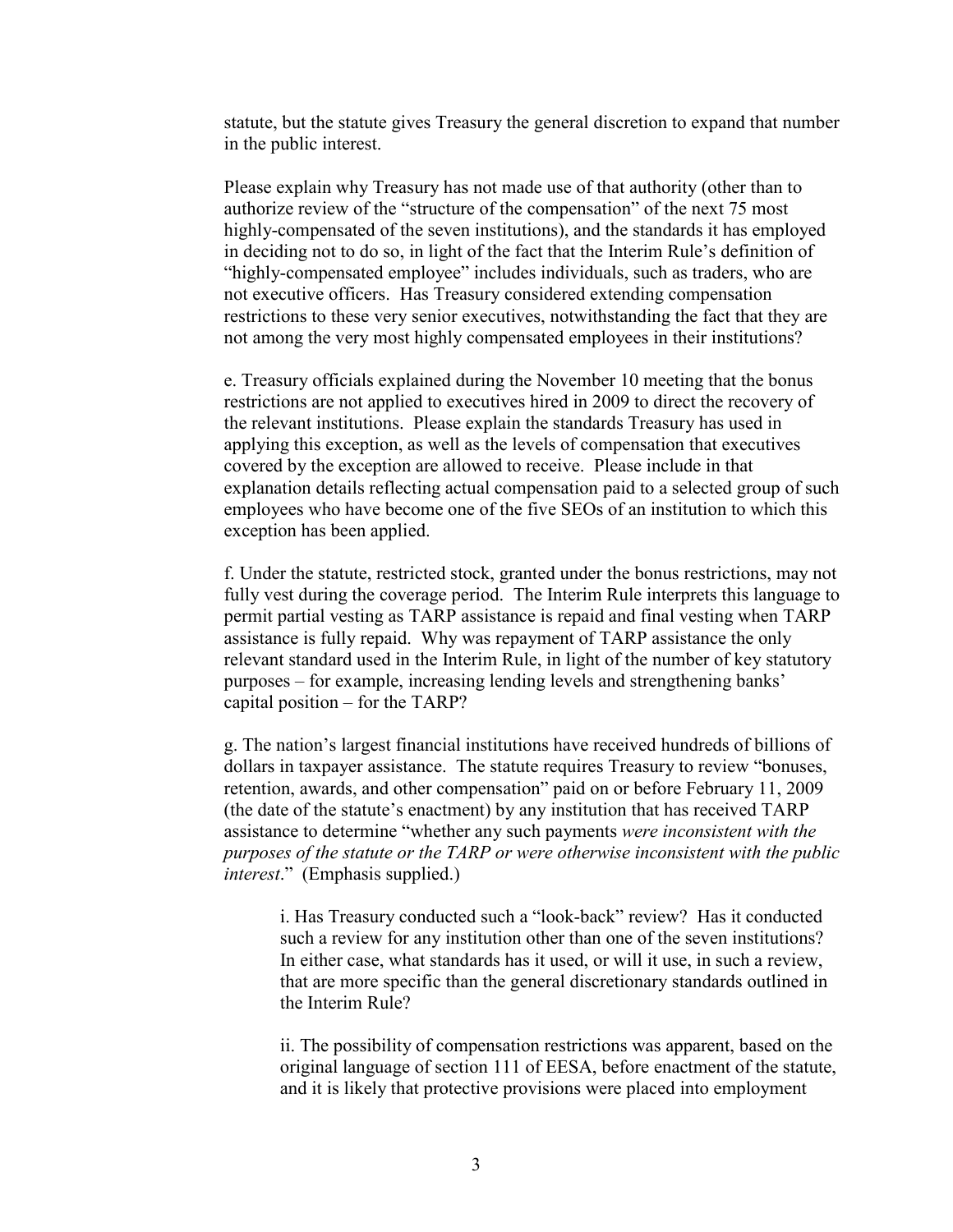contracts as a result. If Treasury has not conducted a review of such provisions for any group of relevant institutions, why has it not done so?

iii. If Treasury makes a determination described immediately above for a particular TARP recipient, it must "seek to negotiate with the TARP recipient and the subject employee for appropriate reimbursements to the Federal Government." Has Treasury done so? Has it done so for any institution other than the seven institutions? If Treasury has not done so, please explain why not. Does Treasury have any plans do to so? If so, when?

iv. The Interim Rule gives authority to the Special Master to conduct all of the look-back reviews, not just those for the seven institutions. Please explain this expansion of the Special Master's authority beyond the seven institutions.

2. The statute requires that the rules promulgated by Treasury bar incentives for SEOs to take "unnecessary and excessive risks that threaten the value of the [financial institution]."

a. The Interim Rule does not explain the meaning of this requirement generally. Instead it merely restates the language of the statute. Please explain why this is so.

b. The Interim Rule, however, contains an extensive explanation of the meaning and application of prohibition against "unnecessary and excessive risks" for the seven institutions (or for any other institution that seeks an advisory opinion from the Special Master). Please explain this difference in treatment, given that many recipients other than the seven institutions continue to hold large amounts of TARP assistance.

3. The statute requires a "claw-back" of bonus, retention award, or incentive compensation to a covered individual based on financial information or "other criteria" that are "found to be materially misleading."

a. Under the Interim Rule, the claw-back provision applies in two situations:

The first is [the relevant] "employee . . . *knowingly engag[ing]* in providing inaccurate information (including knowingly failing to timely correct inaccurate information) relating to . . . [the institution's] financial statements or performance metrics [on which the employee's bonus compensation is based]." (Emphasis supplied.)

The second is any case in which "a financial statement or performance metric criteria is materially inaccurate [under] *all the facts and circumstances*." (Emphasis supplied.)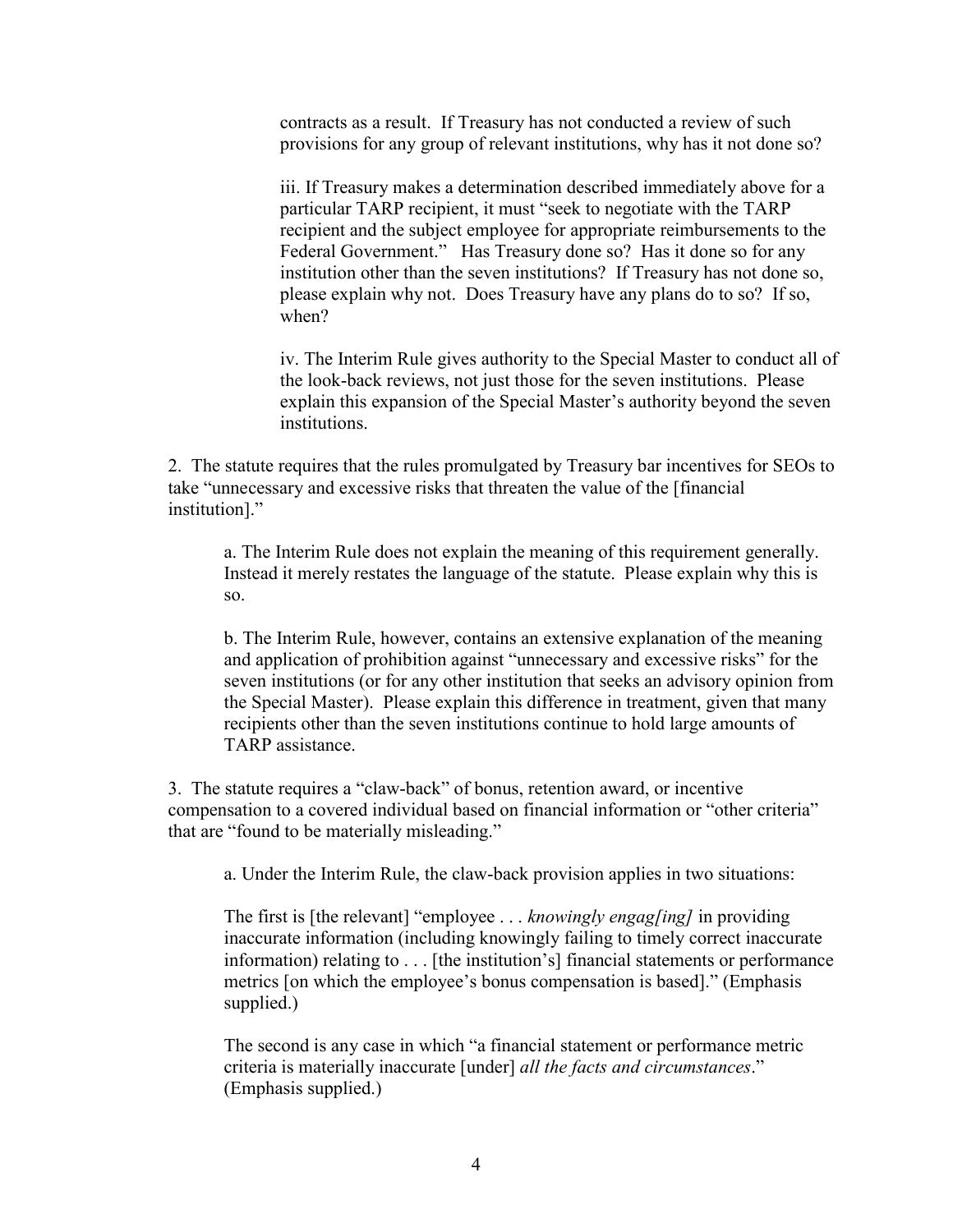b. What are the ramifications under the federal securities laws of a senior employee's provision of materially inaccurate information for the financial statement of a public company? Why is it appropriate to provide a definition for operation of the claw-back rule that requires a serious violation of the securities laws before the former rule comes into operation? The Interim Rule makes use of provisions of the regulations issued under the securities laws in a number of critical places. The Panel requests Treasury's view on this matter.

c. Except for the situation described immediately above, the Interim Rule states that whether information is materially misleading "depends on all the facts and circumstances." SEC Staff Accounting Bulletin 99 provides extensive definitions of materiality applicable to the financial disclosure of public companies. Why did Treasury not adopt this guidance as the basis for operation of the claw-back provision, especially in light of the fact that the claw-back rule and Accounting Bulletin 99 apply to the same set of financial disclosures?

4. The Interim Rule mainly relies on certifications of the compensation committee of the institutions' board of directors and of the principal executive and financial officers of the institution to assure that the terms of the Interim Rule have been observed.

a. Please explain this approach, in light of the fact that many of the compensation arrangements before the financial crisis were themselves approved by such compensation committees, senior executives, or both?

b. In the case of the compensation committee, the committee must include the certification in their required annual financial disclosures. In Treasury's view, what would be the consequences of a materially inaccurate certification under the federal securities laws?

c. What are the consequences under the federal securities laws if the certification required of an institution's CEO and CFO is materially inaccurate?

d. Would any of the certifications required by the Interim Rule be subject to audit by a public company's independent public accountants? Would they be subject to the internal control provisions of the Sarbanes-Oxley Act of 2002?

5. How will Treasury enforce the terms of the statute and the Interim Rule? What are the consequences for any institution that fails to observe those terms?

6. The Interim Rule creates the Office of the Special Master for TARP Executive Compensation.

a. Are the Special Master's decisions subject to review by the Assistant Secretary of the Treasury for Financial Stability, or by any other senior official of the Department?